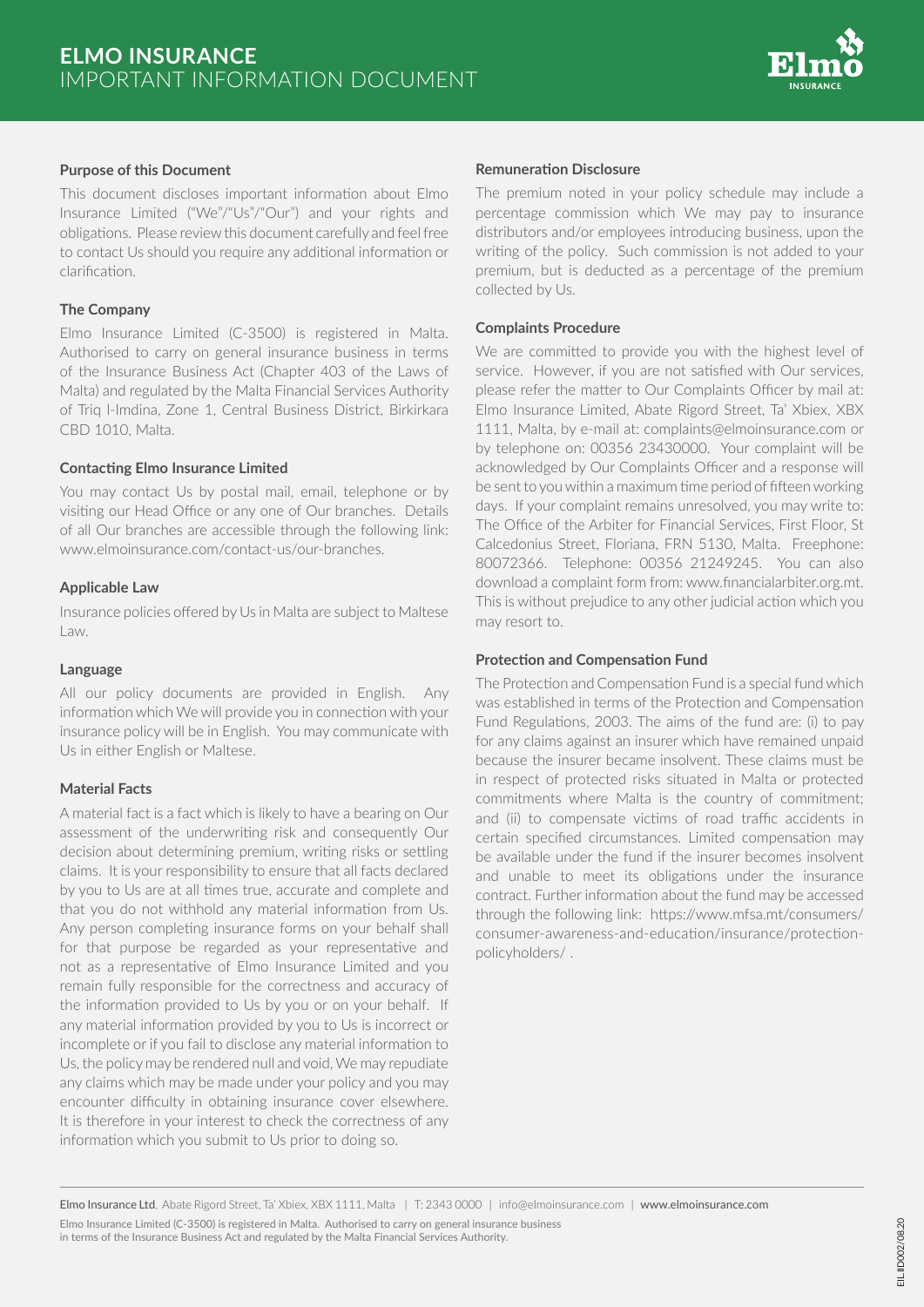# **Condominium Insurance**

# **Insurance Product Information Document**

# **Company: Elmo Insurance Product: Condominium Insurance**



Elmo Insurance Limited | Abate Rigord Street, Ta' Xbiex XBX1111, Malta

Elmo Insurance Limited (C-3500) is registered in Malta. Authorised to carry on general insurance business in terms of the Insurance Business Act (Chapter 403 of the Laws of Malta) and regulated by the Malta Financial Services Authority.

This Insurance Product Information Document is only intended to provide a summary of the main coverage and exclusions, and is not personalised to your specific individual needs. Complete pre-contractual and contractual information on the product is provided in your policy documentation.

# **What is this type of insurance?**

The Condominium Insurance policy provides cover for a block of apartments against loss or damage to Buildings and/or Contents as described in the policy document. It also covers your liabilities as owner or occupier of your home and your personal capacity.



# **What is insured?**

The Buildings, Contents of the Common Areas and your legal liabilities. You must refer to your policy schedule for information about the cover you have selected along with the corresponding sums insured.

#### **Buildings and Contents of the Common Areas**

 $\blacktriangleright$  Physical loss or damage to the property caused by fire, lightning, explosion, smoke, earthquake, storm, tempest and flood, escape of water/oil, theft or attempted theft, impact, riot and vandalism, malicious damage, falling trees, breakage or collapse of television, radio aerials, satellite dish aerials, aerial fittings and masts.

#### **Additional cover under Buildings Section**

- $\triangleleft$  Accidental damage to fixed glass and sanitary fixtures
- $\blacklozenge$  Accidental damage to underground services
- ◆ Loss of rent/alternative accommodation incurred until you restore your home when rendered uninhabitable by any loss or damage under the policy
- $\blacklozenge$  The reasonable and necessary cost of finding the source of water leakage including subsequent repair to walls, floors or ceilings up to €1,000
- Replacement cost for locks and keys if these have been stolen up to a limit of €600
- Payment of professional fees, site clearance and other costs which you must pay by law following damage to your property.

#### **Additional cover under Contents of Common Areas Section**

- Loss or damage to contents of the common areas up to a limit of €3,000
- $\blacklozenge$  Loss or damage to contents of the common areas in the open up to a limit of €1,000

#### **Breakdown of Machinery in the Common Areas (Optional Extension)**

- Sudden and unforeseen damage to machinery in the common areas whilst working or at rest; or
- Being dismantled moved or re-erected for the purpose of cleaning, inspection, repair or installation in another position within the same premises.

#### **Legal Liabilities**

- $\blacktriangledown$  The legal liability at law as owner or occupier of your buildings and land belonging to you up to €1,000,000
- Accidental damage to physical property and accidental death, disease, illness or accidental physical injury to any person, including domestic staff up to €2,400,000



# **What is not insured?**

- X Loss or damage caused by subsidence, heave or landslip
- X Loss or damage caused by wear and tear
- $\boldsymbol{\times}$  The alteration of faulty design, latent defects, poor workmanship or faulty materials
- X Deterioration, vermin, insects, fungus, rot, climate or atmospheric conditions, the action of light or gradually operating cause
- X Loss or damage by humidity, condensation and dampness
- X Loss or damage caused by you or your household or by your tenants
- X Damage due to corrosion of any fixtures and fittings
- $\boldsymbol{\times}$  Pollution or contamination
- $\boldsymbol{\times}$  Damage to property belonging to or held in trust by or in custody or control of the insured
- $\boldsymbol{\times}$  Injury, death, disease or illness to any of your household (other than your domestic staff)
- $\boldsymbol{\times}$  Radioactive contamination, war risks, sonic bangs and terrorism
- X Contents during removals
- X Communicable disease.



# **Are there any restrictions on cover?**

- The amount of excess shown in the policy schedule / document
- Benefit limits as stated in the policy document
- Sums insured as shown on your schedule. This is the maximum amount we will pay in the event of a claim.